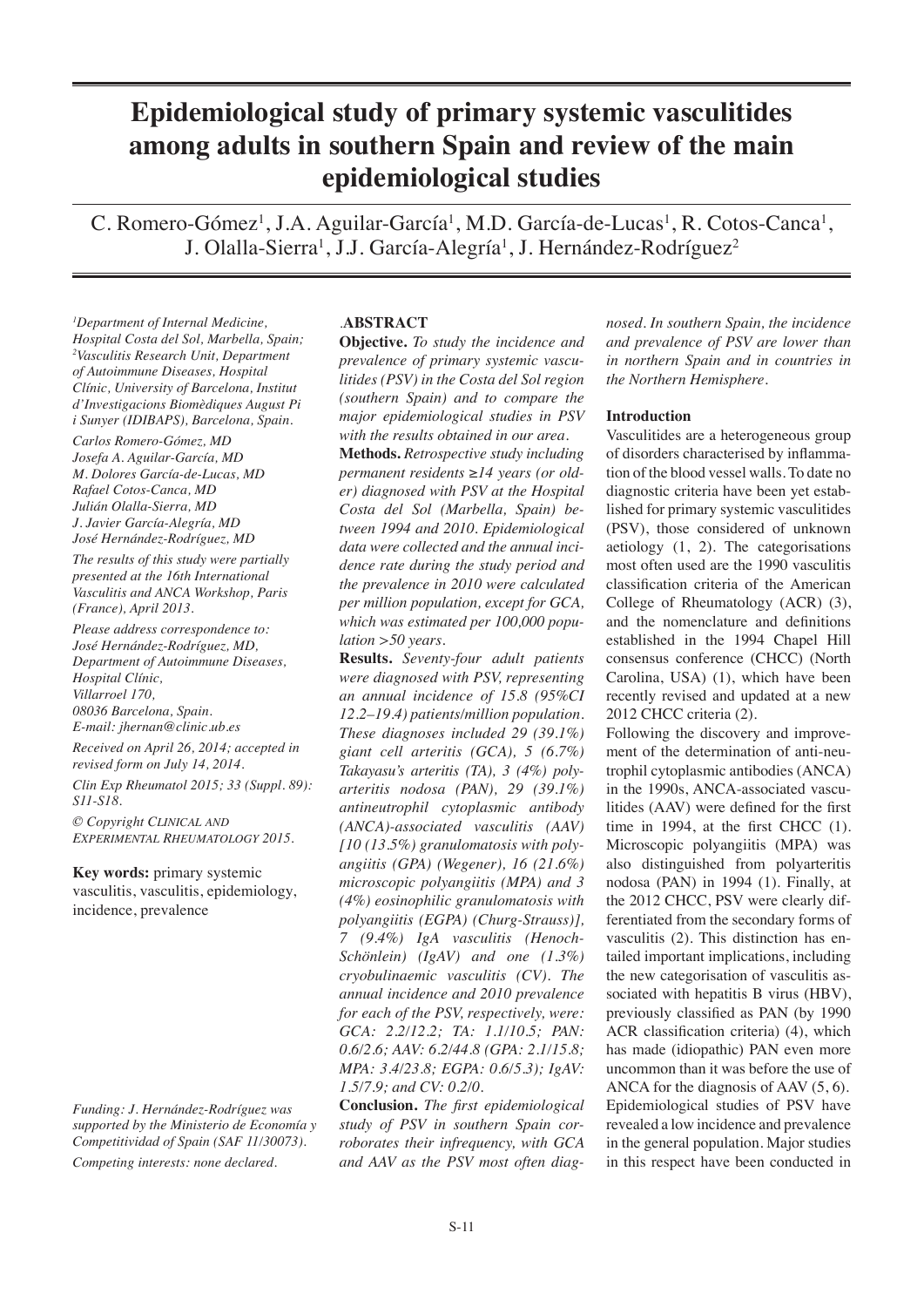#### **Epidemiology of primary systemic vasculitides in southern Spain / C. Romero-Gómez et al.**

Europe (7-37), mainly in Scandinavian countries, the UK, Germany, France, Italy, Turkey and Spain, and the USA (38-40), as well as other geographic areas such as Israel, Peru, Australia, New Zealand, Japan and other Asian countries (41-49).

To date, epidemiological studies of PSV in Spain have been performed in northern areas (8, 11, 14, 15, 26-28), mainly northwestern Spain (8, 11, 14, 26-28). The present study analyses the epidemiology of PSV affecting adults in the western part of the Costa del Sol region (southern Spain). The results obtained are compared with those derived from the main epidemiological studies of PSV conducted to date.

# **Methods**

# *Study population, catchment area and study period*

This study considered adult patients with PSV diagnosed in the West Costa del Sol Health District in the province of Málaga (southern Spain) (Fig. 1), between 1994 and 2010 for the study of incidence, and during 2010, for the study of prevalence. The population of this area seeks care at the Costa del Sol Hospital in Marbella, a secondary hospital, and two nearby tertiary hospitals, Hospiten Clinic in Estepona and USP Hospital in Marbella. The nearest tertiary hospital, located in Málaga city, belongs to another health district, about 54 km from Marbella hospital, and all townships of our health district are closer to Marbella than to Málaga city (Fig. 1). All ENT, dermatology and ophthalmology departments in our district are located in our hospital. Since no rheumatology departments are available in our area, the departments of internal medicine, nephrology and pneumology of Costa del Sol Hospital take care of all patients with vasculitis.

The catchment area is located between latitude 36°18'N and 36º39'N and between longitude 04°36'W and 05°22'W (Fig. 1). The population of this area has grown considerably in recent years, from 127,522 inhabitants in 1994 to 379,334 inhabitants in 2010 (according to data from the Spanish National Institute of Statistics). In 2010, people aged over 50 years accounted for 28%

of the population. This is an area with a strong tourist industry and high levels of immigration of many different nationalities. In 2010, 32.5% of the registered population in the area and 25.5% of hospital admissions were foreigners.

# *Sources*

All patients aged 14 years or older diagnosed with vasculitis in Costa del Sol Hospital were located by automated database analysis for a period of 17 years, from the hospital's opening day, 1 January 1994, until 31 December 2010. Medical records from patients with vasculitis from the two tertiary centres in the area were transferred to Costa del Sol Hospital for their analysis and inclusion if appropriate. To minimise codification errors and possible outpatient diagnoses, we tried to identify additional cases of PSV through the analysis of data from pathology and laboratory departments, looking for biopsy proven vasculitis and serological markers of vasculitis (ANCA, cryoglobulins) respectively. In addition, we also double-checked all the information about patients with PSV with the hospital staff involved in following patients with vasculitis at outpatient clinics.

Patients diagnosed with giant cell arteritis (GCA), Takayasu's arteritis (TA), PAN, granulomatosis with polyangiitis (Wegener) (GPA), MPA, eosinophilic granulomatosis with polyangiitis (Churg-Strauss syndrome) (EGPA), IgA vasculitis (Henoch-Schönlein) (IgAV) and cryoglobulinaemic vasculitis (CV) were included. Because patients with complex clinical presentations leading to the final diagnosis of vasculitis or those with an initial suspected vasculitis in our centre are always diagnosed during hospitalisation, all patients were located by using the following the ICD-9 diagnostic codes: 446.5 for GCA, 446.7 for TA, 446.0 for PAN and MPA, 446.4 for GPA, 447.6 for EGPA, 287.0 for IgAV and 273.2 for CV*.* In order to accurately identify AAV patients, we also searched for the codes for glomerulonephritis (580.4 and 583.4) and the coexistence of the terms ANCA, cytoplasmic pattern by indirect immunofluorescence (IFI) (cANCA), perinuclear pattern by IFI (pANCA), proteinase 3

(PR3) and/or myeloperoxidase (MPO). From patients' electronic medical records, epidemiological data (sex, age, race and nationality), clinical, laboratory, radiological and histological findings were recorded. We also reviewed patients' outcomes during the follow-up to confirm the initial diagnosis of vasculitis or to detect any indicator suggesting a disease other than the PSV initially diagnosed.

# *Inclusion criteria*

Only permanent residents were included. Inclusion criteria were based on the 1990 ACR classification criteria for GCA, TA, GPA, EGPA and IgAV (3), together with all the definitions and characteristics arised from the 2012 CHCC (2). For PAN, MPA and CV, only definitions from the 2012 CHCC were used (2).

# *Exclusion criteria*

The patients excluded from the study were those with secondary vasculitides, including cases of CV associated with viral infections, those with leukocytoclastic vasculitis (since their identification is very difficult, due to the fact that most of the patients are diagnosed without histological confirmation at Emergency department and/ or outpatient clinics and do not require hospitalisation), and those with an initial diagnosis of vasculitis subsequently not confirmed, in which an alternative diagnosis was obtained.

#### *Statistical analysis*

The incidence of the different PSV was calculated as the rate (or density) of incidence, considering that the population of the study area has grown significantly in recent years. The incidence rate was calculated as the ratio of cases of vasculitis included during the study period to the sum of the population recorded for the area each year, from 1994 to 2010, and it is expressed in cases per million population per year for all vasculitides, except for GCA, for which was calculated per 100,000 population per year aged 50 years and older. The prevalence was calculated as the patients followed up for PSV in 2010 and the census population in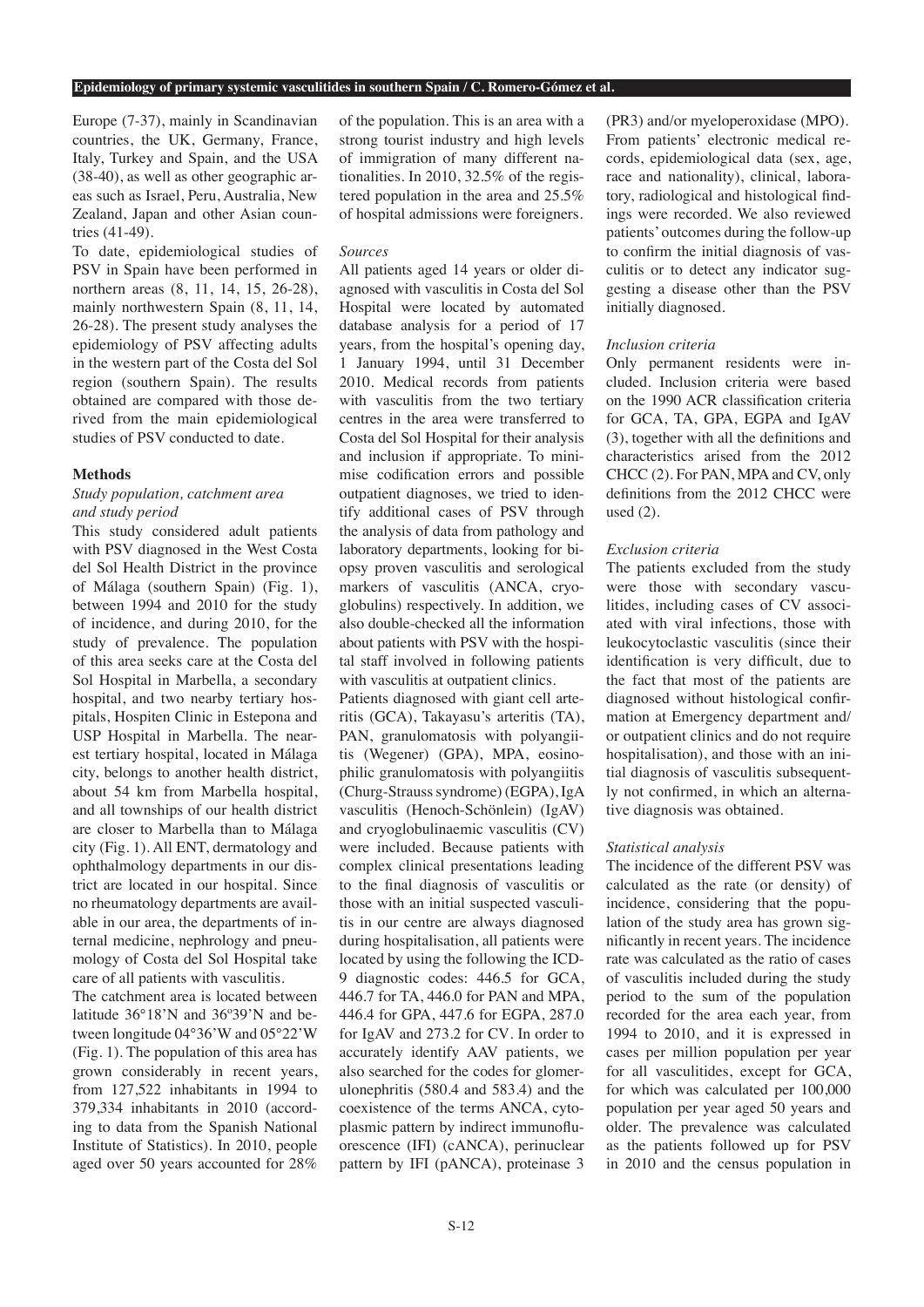

**Fig. 1.** Western Costa del Sol Healthcare District. Localisation in **A**. Spain; **B**. Andalucía region; **C**. Province of Málaga; **D**. West Costa del Sol Health District; and **E**. townships composing the district.

2010. It is expressed in cases per million population, except for GCA (per 100,000 population aged 50 years and older). Confidence intervals (95%CI) for the different incidence rates were estimated assuming Poisson distribution. Confidence intervals (95%CI) of the prevalence were calculated according to Wald's formula.

Statistical analysis was performed using SPSS version 15.0. For each variable considered, the mean (and range) and percentages were calculated for quantitative and qualitative variables, respectively.

### **Results**

We analysed a total of 179 patients with known or suspected vasculitis during the study period. Of these, 74 patients

definitively diagnosed with PSV were finally included. The final diagnoses encompassed GCA in 29 patients (39.1%), TA in 5 (6.7%), PAN in 3 (4%), AAV in 29 (39.1%) [including GPA 10 (13.5%), MPA 16 (21.6%) and EGPA 3 (4%)], IgAV in 7 (9.4%) and CV in 1 (1.3%) patient (Table I). Seventy-two out 74 patients were diagnosed at Costa del Sol Hospital and two (both GCA) at Hospiten Clinic of Estepona. Thirteen patients were diagnosed or followed at the department of nephrology (10 MPA, 1 GPA and 2 IgAV) and 61 patients at the department of internal medicine (four of them were initially diagnosed at the department of pneumology). No patient was transferred to a tertiary hospital either at the time of diagnosis or during the follow-up.

Of the remaining 105 patients, 20 were diagnosed with biopsy-proven leukocytoclastic vasculitis (9 cases related to viral or bacterial infections, 2 with drug induced vasculitis and 9 with limited cutaneous leukocytoclastic vasculitis; none of them met criteria for IgAV or CV), six patients were finally diagnosed with autoimmune diseases, four with Behçet's disease and four with CV associated with hepatitis C virus (HCV) infection (one of them with coinfection by HCV and HIV). Two patients had a single-organ vasculitis, namely cutaneous arteritis and primary vasculitis of the central nervous system. In the remaining 69 cases, after a comprehensive study, the diagnostic suspicion of vasculitis was not confirmed and final diagnoses included non-classifiable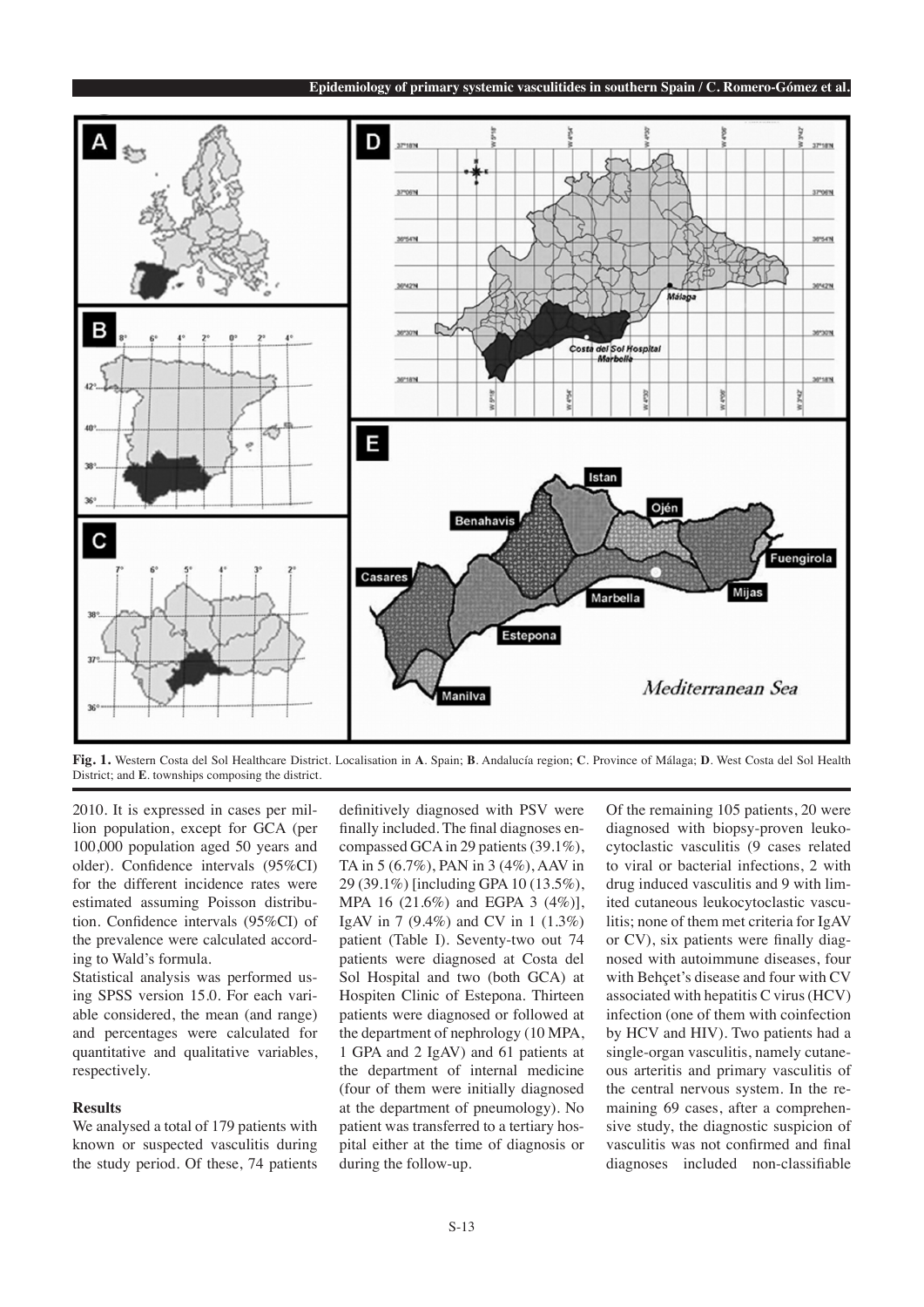|      | Table I. Epidemiological data of the primary systemic vasculitides diagnosed in Costa del Sol of Marbella (Málaga, Spain) from 1994 to |  |  |  |  |
|------|----------------------------------------------------------------------------------------------------------------------------------------|--|--|--|--|
| 2010 |                                                                                                                                        |  |  |  |  |

| Vasculitis type | $n(\%)$  | Age<br>(mean; range) | Sex<br>F/M | Foreign patients<br>$n (\%)^*$ | Annual incidence<br>rate $(95\%CI)^{\ddagger}$ | Prevalence<br>$(95\%CI)$ ; n in 2010 <sup>#</sup> |
|-----------------|----------|----------------------|------------|--------------------------------|------------------------------------------------|---------------------------------------------------|
| <b>GCA</b>      | 29(39.1) | $71.5(53-81)$        | 19/10      | 7(24.1)                        | $2.2(1.4-3.0)$                                 | $12.2(5.6-18.9); 13$                              |
| TA              | 5(6.7)   | $26(17-34)$          | 5/0        | 2(40)                          | $1.1(0.1-2.0)$                                 | $10.5(0.2-20.8); 4$                               |
| PAN             | 3(4)     | 58 (34-83)           | 2/1        | 1(33)                          | $0.6(0-1.3)$                                   | $2.6(0-7.6):1$                                    |
| <b>AAV</b>      | 29(39.1) | $61.3(36-82)$        | 16/13      | 4(13.8)                        | $6.2(3.9-8.4)$                                 | 44.8 (23.5-66.1); 17                              |
| <b>GPA</b>      | 10(13.5) | 55.8 (36-76)         | 5/5        | 1(10)                          | $2.1(0.8-3.4)$                                 | $15.8$ $(3.1-28.4)$ ; 6                           |
| <b>MPA</b>      | 16(21.6) | 66 (46-82)           | 9/7        | 3(18.7)                        | $3.4(1.7-5.1)$                                 | $23.8$ $(8.2-39.2)$ ; 9                           |
| <b>EGPA</b>     | 3(4)     | 55 (46-69)           | 2/1        |                                | $0.6(0-1.3)$                                   | $5.3$ $(0-12.5)$ ; 2                              |
| IgAV            | 7(9.4)   | 47.7 (15-84)         | 1/6        |                                | $1.5(0.3-2.6)$                                 | $7.9(0-16.8):$ 3                                  |
| CV              | 1(1.3)   | $84$ (-)             | 0/1        | $\Omega$                       | $0.2(0-0.6)$                                   | 0:0                                               |
| Overall         | 74       | $62(15-84)$          | 43/31      | 14:19                          | 15.8 (12.2-19,4)                               | $100.1 (68.3 - 132.0); 38$                        |

F: female; M: male. \*Nationality of foreign patients: GCA: North Europe (n=7); TKA: Morocco (n=1) and Ecuador (n=1); PAN: Senegal (n=1); GPA: Philippines  $(n=1)$  and MPA: Germany  $(n=1)$ , Morocco  $(n=1)$  and Peru  $(n=1)$ .

‡ Annual incidence rate is expressed per million inhabitants, except for GCA (100,000 inhabitants >50 years/year); # Prevalence by 2010, expressed per million inhabitants, except for GCA (100,000 inhabitants >50 years).





inflammatory conditions, infections and cancer. Twelve patients had been diagnosed with PSV prior to the study period, and therefore were not included in the study of incidence. Of these, two patients with GCA, diagnosed by biopsy of the temporal artery, and one with GPA, diagnosed by renal biopsy, were included only in the prevalence study. Therefore, 74 patients were included in the incidence study, whereas only 38 patients were being followed up in the study area in 2010, and were used for prevalence calculations.

# *Diagnosis of the primary systemic vasculitides*

The 29 patients with GCA met at least three of the ACR classification criteria for GCA. Temporal artery biopsy was performed in 19 of them, 12 (62%) of

which were positive. Any patient developed manifestations suggesting a different disease during the follow-up period. The five patients diagnosed with TA met the ACR criteria, and all patients had a confirmative vascular study. Only three of the four patients initially classified as PAN (4) were classified as PAN according to the current CHCC recommendations (2). In two of them, a tissue biopsy disclosed medium vessel necrotising vasculitis, and in all three, angiography revealed visceral aneurysms.

Of the 29 cases with AAV, a renal biopsy was performed in 12 (41.3%) patients, which was diagnostic of vasculitis in all of them. In five patients without renal disease, four out eight biopsies performed in other territories showed vasculitis. Overall positivity for ANCA (either by IFI or ELISA) was 89%. As for the type of ANCA positivity, 80% of GPA patients were cANCA (88% PR3) and 10% pANCA (0 MPO); in MPA, 86% were pANCA/MPO and 14% cANCA/PR3; and in EGPA, 66% were pANCA (50% MPO) with no cases of cANCA/PR3.

All seven adult patients with IgAV were diagnosed by skin biopsy and clinical features. Two patients presented IgA deposits at immunofluorescence and a renal biopsy revealed an IgA mesangioproliferative glomerulopathy in another patient. Only one patient was diagnosed with CV (type III essential cryoglobulinaemia).

#### *Epidemiological data*

The 74 patients with PSV diagnosed over 17 years (1994–2010), among a total population of 4,682,098 persons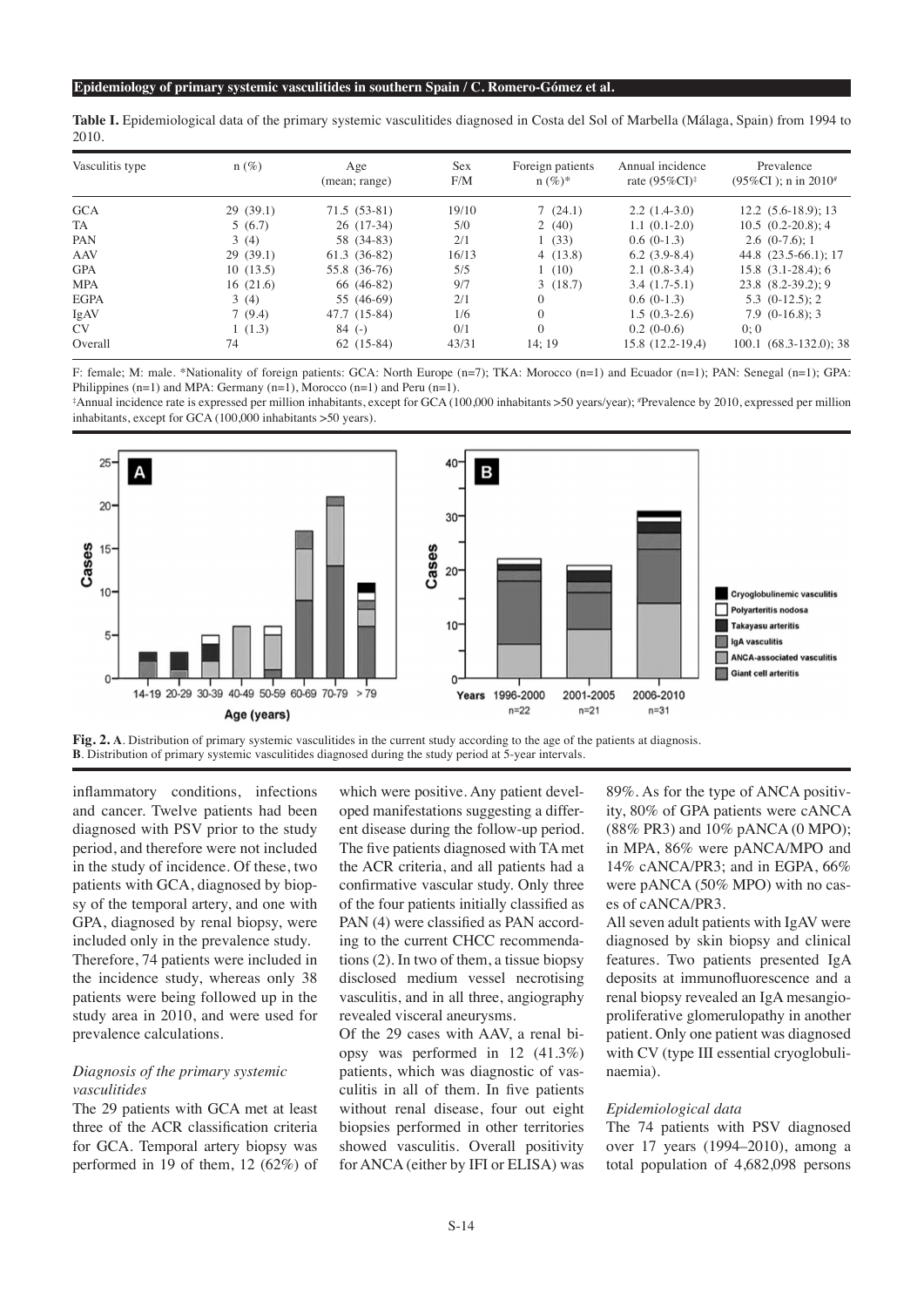per year of observation, represent an annual incidence rate of 15.8 (95%CI 12.2-19.4) cases per million inhabitants. The 38 patients with vasculitis who remained in follow-up in 2010, among a population of 379,334 inhabitants, represent a prevalence of 100.1 (95% CI 68.3–132.0) cases per million inhabitants.

The population data (sex, age and nationality), the annual incidence rate and the corresponding prevalence values for all the PSV diagnosed in Costa del Sol region are listed in Table I. Sixty patients (81%) were Spaniards. Of the 14 foreign patients (19%), eight were European, three Africans, two South Americans and one Asian. All the patients were permanent residents in the study area.

The distribution of the different PSV according to the age of the patients at diagnosis is shown in Figure 2a. The youngest patients were those diagnosed with TA and IgAV, and consecutively, PAN, AAV and GCA (mean age of 26, 48, 58, 61 and 71.5 years, respectively). The distribution of PSV diagnosed during the study period is shown in Figure 2B. After remaining stable, the number of patients diagnosed with PSV increased during the later part of 2000's decade. Among them, AAV were the vasculitides with a more noticeable increase.

#### **Discussion**

Our study confirms that PSV are rare diseases also in our region. Two epidemiological studies performed in northern Germany (7) and northwestern (NW) Spain (8) analysed a similar number of vasculitides as those included in the current study besides Kawasaki disease (7) and isolated leukocytoclastic vasculitis (7, 8). They found a higher annual incidence of PSV (40–54 and 115.04 cases per million population, respectively) than in our region in southern Spain (15.8 cases per million population). The high rate of patients with vasculitis found in Lugo (NW Spain) with respect to that found in Germany is due in part to the high proportion (24%) of patients with leukocytoclastic vasculitis included in the study (8).

**Table II.** Annual incidence of giant cell arteritis in different regions of the world (for a population aged over 50 years).

| Region                                    | Date       | Incidence* |
|-------------------------------------------|------------|------------|
| Iceland (10)                              | 1984-1990  | 27.0       |
| Vest Adger County, Norway (12)            | 1992-1996# | 29.1       |
| Göteborg, Sweden (13)                     | 1976-1995# | 22.2       |
| Olmsted County, Minnesota, USA (38)       | 1950-1999  | 18.8       |
| Otago region, New Zealand (44)            | 1996-2005  | 12.7       |
| Israel (41)                               | 1980-2004  | 11.3       |
| Lugo, Spain (8)                           | 1988-1997# | 11.1       |
| Lugo, Spain (14)                          | 1981-2005# | 10.1       |
| Loire-Atlantique, France (16)             | 1970-1979  | 9.4        |
| Reggio Emilia, Italy (17)                 | 1980-1988  | 6.9        |
| Sabadell, Barcelona, Spain (15)           | 1989-2001  | 4.1        |
| United Kingdom (36)                       | 1990-2001  | 2.2        |
| Vilnius, Lithuania (9)                    | 1990-1999  | 2.3        |
| Shelby County, Tennessee, USA (39)        | 1971-1980  |            |
| - White population                        |            | 2.2        |
| - Afroamerican population                 |            | 0.4        |
| Thrace region, northwestern Turkey (29)   | 2002-2008  | 1.13       |
| Costa del Sol, Málaga, Spain <sup>*</sup> | 1994-2010  | 2.2        |

\*Present study; #Only patients with biopsy proven GCA were included.

The main studies of GCA incidence carried out to date reflect a descending gradient from north to south, affecting European and American latitudes equally (Table II). Except for the low results found in UK (36) and Lithuania (9), the incidence is higher in northern European countries (10-13) and in northern areas of North America (38) (both areas featuring people of Scandinavian ancestry), and lower in Mediterranean countries (8, 14-17), including Turkey (29) and Israel (41). An annual incidence of 12.7 found in New Zealand (southern Hemisphere) might be explained in part by the European background of the majority of patients (44). In Shelby County (Tennessee, US), another southern area located in a similar latitude than Costa del Sol (Spain), GCA incidence is similar to ours (39). This US study also reflects the rarity of this type of vasculitis among the Afro-American population (39). GCA in Japan is also rare, with a prevalence of 1.47 per 100,000 population older than 50 years in 1998, which indicates a prevalence 40 to 75 times lower than that found in North-Western countries (48).

In Spain, the annual incidence of GCA also presents the same descending gradient from north to south. Thus, the values are lower in our region than in the north of Spain, specifically in the areas

of Lugo (NW Spain) (14) and Sabadell (Barcelona, NE Spain) (15), where the annual incidence were 10.1 and 4.1 cases per 100,000 inhabitants over 50 years, respectively (Table II).

The annual incidence of TA in our population (1.06 per million inhabitants) is similar to other European countries (such as the UK, Germany, Sweden and Lithuania) and lower than in USA (Table III). Although the incidence of TA in Japan is not very different from that found in Western countries, its prevalence in Japan and other Asian countries is much higher than that reported in the USA and some European countries (31, 49). All these studies have been summarised in a recent review (31). No cases of TA were found in northwestern Spain (8). In this regard, differences between these two Spanish regions might be explained by the fact that the population of the northern region, with Celtic background, was very homogeneous and still relatively isolated in the 1980–90s, whereas in our southern area, with mixed population, the presence of foreign people (40% of TA) seems to account for higher or relevant incidence/prevalence.

The well known low frequency of PAN was confirmed in our area, with similar results to those found in other parts of Europe, such as the UK, Germany, the Scandinavian countries and north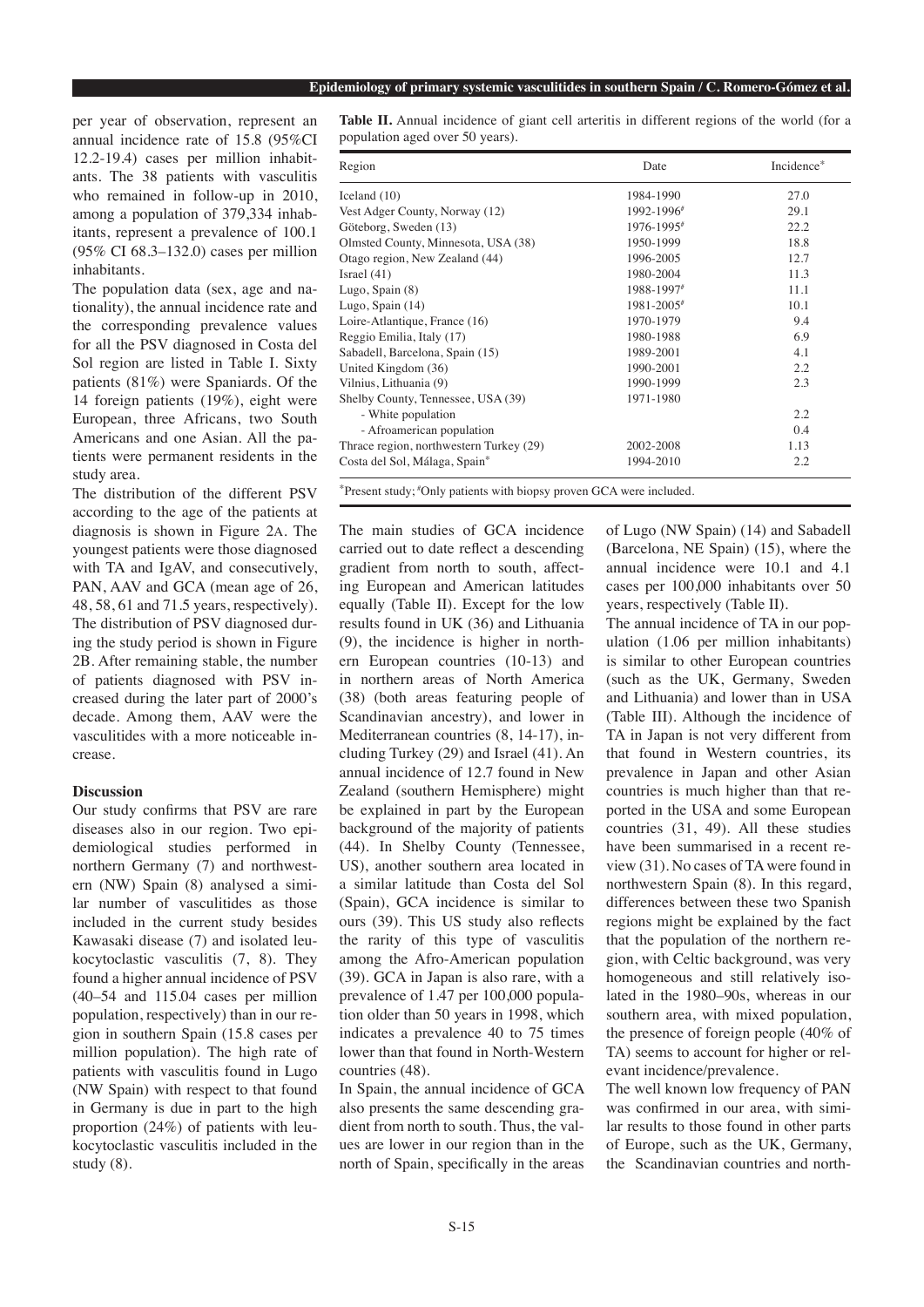**Epidemiology of primary systemic vasculitides in southern Spain / C. Romero-Gómez et al.**

**Table III.** Epidemiology of Takayasu arteritis in different regions of the world.

| City/Region/Country            | Population      | Year      | Incidence   | Prevalence |  |
|--------------------------------|-----------------|-----------|-------------|------------|--|
| Schleswig-Holstein, Germany    | 2,777,275       | 1998-2002 | $0.4 - 1.0$ | <b>NS</b>  |  |
| Sweden                         | 1.300.000       | 1969-1975 | 0.8         | 6.4        |  |
| Norwich, England               | 445,000         | 2000-2005 | 0.8         | 4.7        |  |
| Vilnius, Lithuania             | 468,504         | 1990-1999 | 1.3         | <b>NS</b>  |  |
| Olmsted County, USA            | 88461*          | 1971-1982 | 2.6         | <b>NS</b>  |  |
| Lugo, Spain $(8)$              | 250,000         | 1988-1997 | $\Omega$    | <b>NS</b>  |  |
| Japan                          | NS <sup>#</sup> | 1982-1984 | $1 - 2$     | <b>NS</b>  |  |
| Japan                          | <b>NS</b>       | 1994      | <b>NS</b>   | 40         |  |
| Kuwait                         | 1.240.000       | 1989-1994 | 2.2         | 7.8        |  |
| Costa del Sol, Malaga, Spain** | 379,334         | 1994-2010 | 1.1         | 10.5       |  |

Adapted from reference (31). Annual incidence and prevalence are expressed per million inhabitants. NS: Not stated. # Carried out as part of a nationwide epidemiological study; \*Population/year of observation 1,150,000, for 13 years, equivalent to a stable population of 88,461 inhabitants; \*\*Present study.

ern Spain, and also Australia and Peru, where the annual incidence of PAN ranges between 0 and 2.3 cases per million inhabitants (7, 8, 20, 23, 26, 30, 42, 43) (Table IV). In an epidemiological study of PSV (between 1988-1998) comparing the results of Norwich (UK), Lugo (Spain) and Tromsø (Norway),

after applying the ACR classification criteria, the annual incidence for PAN was 9.7, 6.2 and 4.4 cases per million, respectively. However, when CHCC definition for PAN was used, the annual incidence decreased to 0, 0.9 and 0.5 cases per million respectively (20). These results illustrate the difficulty of comparing clinical and epidemiological studies of patients diagnosed with PAN before its differentiation from MPA in 1994 CHCC. The prevalence of PAN varies among studies (Table IV). Although a German (19) and a Norwegian (18) study showed a similar prevalence to that found in our area, other studies have reported a significant higher prevalence (22, 25, 43), which might have been influenced by the inclusion of patients with HBV infection.

| <b>ANNUAL INCIDENCE</b>                   |           |                          |            |                          |                |                    |            |
|-------------------------------------------|-----------|--------------------------|------------|--------------------------|----------------|--------------------|------------|
| City/Region                               | Date      | <b>GPA</b>               | <b>MPA</b> | <b>EGPA</b>              |                | $PAN$ <sup>#</sup> | Global     |
| Tromsø, Norway (20)                       | 1988-1998 | 10.5                     | 2.7        | 0.5                      |                | 0.5                | 13.7       |
| Kristiansand, southern Norway (18)        | 1992-1996 | 6.7                      | 6.7        | 2.7                      |                |                    |            |
| Scania, southern Sweden (30)              | 1997-2006 | 9.8                      | 10.1       | 0.9                      |                | 0.9                | 21.8       |
| Faroe Islands (37)                        | 1992-2011 | 6.4                      | ÷,         |                          |                |                    |            |
| Norwich, UK (20)                          | 1988-1998 | 10.6                     | 8.4        | 3.1                      |                | $\theta$           | 18.9       |
| Norfolk, UK (24)                          | 1988-2010 | 10.8                     | 5.7        | 2.9                      |                | $\sim$             | 19.5       |
| Baden-Württemberg, southern Germany (23)  | 1998-1999 | 5.5                      | 1.5        | 1                        |                | 1                  | 9          |
| Schleswig-Holstein, northern Germany (23) | 1998-1999 | 7                        | 3          | 1                        |                | 1.5                | 12.5       |
| Schleswig-Holstein, northern Germany (7)  | 1998-2002 | $6 - 12$                 | 3          | 1                        |                | $0.4 - 2$          | $9.5 - 16$ |
| Greenland (37)                            | 1992-2011 | 1                        | ÷,         |                          |                | L,                 |            |
| Vilnius, Lithuania (9)                    | 1990-1999 | 2.1                      | 3          | 1.3                      |                | $\overline{a}$     |            |
| Montana, USA (40)                         | 1993-2004 | 8.6                      | 2.9        |                          |                | $\sim$             | 11.4       |
| Australia (different regions) (43)        | 1995-1999 | 8.8                      | 2.3        | 2.3                      |                | 2.3                | 17         |
|                                           | 2000-2004 | 8.4                      | 5          | 2.2                      |                | 1.1                | 16         |
| Miyazaki (Japan) (46)                     | 2000-2004 | $\boldsymbol{0}$         | 14.8       | $\mathbf{0}$             |                | $\sim$             | 14.8       |
| Miyazaki (Japan) (47)                     | 2005-2009 | 2.1                      | 18.2       | 2.4                      |                |                    | 22.6       |
| Lima, Peru (42)                           | 1990-2004 | 0.5                      | 4.0        | 0.1                      |                | 0.5                | 5.1        |
| Lugo, Spain (8)                           | 1988-1997 | 4.8                      | 4.0        | 1.1                      |                | 1.0                |            |
| Lugo, Spain (20)                          | 1988-1998 | 4.9                      | 11.6       | 0.9                      |                | 0.9                | 18.3       |
| Lugo, Spain (26)                          | 1998-2001 | 2.9                      | 7.9        | 1.3                      |                | 0.9                | 13.0       |
| Costa del Sol, Malaga, Spain*             | 1994-2010 | 2.1                      | 3.4        | 0.6                      |                | 0.6                | 6.7        |
| <b>PREVALENCE</b>                         |           |                          |            |                          |                |                    |            |
| City/Region/Country                       | Date      | Population               | <b>GPA</b> | <b>MPA</b>               | <b>EGPA</b>    | PAN                | Global     |
| Kristiansand, southern Norway (18)        | 1996      | 150,426                  | 5.3        | $\overline{\phantom{a}}$ | 1.3            | 3.3                |            |
| Lund, southern Sweden (22)                | 2003      | 287,479                  | 156        | 66                       | 7              | 28                 | 257        |
| Norfolk, UK (24)                          | 2010      | 340.000                  | 148        | 65                       | 46             |                    | 255        |
| Schleswig-Holstein, northern Germany (19) | 1994      | 449,498                  | 58         | 9                        | $\tau$         | 9                  | 83         |
| Baden-Württemberg, southern Germany (19)  | 1994      | 426,485                  | 42         | $\Omega$                 | $\overline{2}$ | $\mathfrak{2}$     | 46         |
| Seine-St. Denis, France (25)              | 2002      | 1,093,515                | 24         | 25                       | 11             | 31                 | 90         |
| Montana, USA (40)                         | 2004      | $\overline{\phantom{a}}$ | 9          | 3                        | L.             | ÷,                 | 12.1       |
| Australia (different regions) (43)        | 1995-1999 | 431.199                  | 64         | 17.5                     | 12             | 20.5               | 114        |
|                                           | 2000-2004 | 451,337                  | 95         | 39                       | 22             | 22                 | 184        |
| Canterbury, New Zealand (45)              | 1999-2003 | 481,000                  | 152        | 58                       | $\bar{z}$      | ÷,                 | $\sim$     |
| Japan (nationwide survey) (46)            | 1998      |                          | 2.3        | 13.8                     | 1              | $\sim$             | 17.1       |
| Costa del Sol, Málaga, Spain*             | 2010      | 379,334                  | 15.8       | 23.8                     | 5.3            | 2.6                | 47.5       |

Values are expressed per million population per year. \*Present study. #For annual incidence results, only studies using Chapel Hill definition criteria for PAN (1, 2) are included.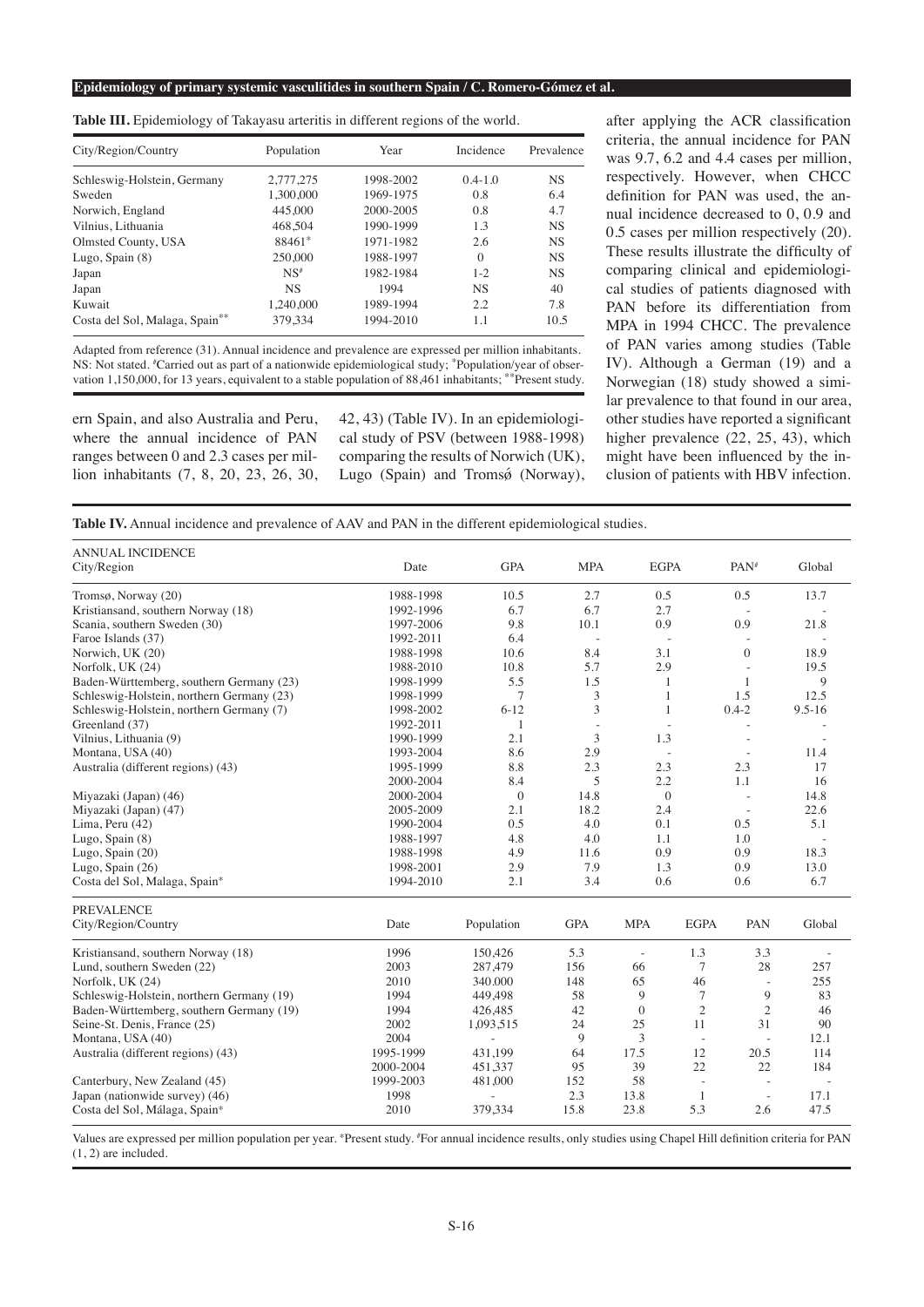Our findings regarding AAV fit with the north-south pattern reported for Europe, with a higher number of cases of GPA in northern Europe and a higher frequency of MPA in the Mediterranean countries (21, 50). When discrepancies in this gradient are found, these may be influenced by the inclusion criteria and the source of recruitment, and in particular, in series in which renal involvement is required MPA usually predominates over GPA (50). Except for the Inuit population of Greenland (37), who has a remarkably low incidence of GPA, compared to the Costa del Sol region, the incidence and/or prevalence of GPA and MPA is higher in the northern and western European countries (7, 18-20, 22-25), NW Spain (8, 20, 26), Australia (43), New Zealand (45), Montana (United States; for GPA) (40) and Japan (for MPA) (46, 47). Other MPA studies have obtained similar or slightly lower results (7, 9, 20, 23, 25, 40) to ours (Table IV). In addition, EGPA incidence in our region is lower than in other countries (7-9, 18, 20, 23, 24, 26, 30, 43, 47) (Table IV). In Japan, almost exclusively predominates MPA, with a very low prevalence of GPA and EGPA as demonstrated by a 1998 nationwide survey in Japan showing an AAV prevalence of 17.1 per million (MPA/RLAAV 13.8, GPA 2.3 and EGPA 1.0 per million) (46). A recent study in Miyazaki (Japan) corroborated these global Japanese data and found that the average annual incidence of AAV over the 5-year period was 22.6 per million of adult population (MPA 18.2, GPA 2.1 and EGPA 2.4) (47). Of note, only two epidemiological studies including all the AAV conducted in Lima (Peru) (42) and Vilnius (Lithuania) (9) observed similar results to those obtained in our area.

IgAV is the vasculitis most common in childhood, occurring two to 33 times more frequently in children than in adults (51). A recent review including different IgAV series has found an annual incidence rate for children that ranges from 3 to 26.7 per 100,000 inhabitants (51). Epidemiological studies of IgAV in adults are scarce. Whereas a German study including patients of all ages found 3–10 cases of IgAV per

million inhabitants (7), two studies with adult patients performed in the UK and NW Spain found an annual incidence of 13 and 14.3 cases per million population, respectively (28, 34). Interestingly, in the same area of NW Spain, the annual incidence rate of IgAV in children and adults has been analysed, being of 10.45 per 100,000 people aged 14 years and younger and 14.3 cases per million inhabitants >20 years, respectively (27, 28). In our area, the annual incidence of 1.85 cases per million inhabitants >14 years is notably lower than that found in UK and NW Spain.

To date, no data have been published for the prevalence or incidence of essential CV. Although most cases (about 60–90%) of CV are produced by or associated with HCV infection, of the remainder, not considered secondary to infection, about half are eventually diagnosed as essential or idiopathic CV, a third are associated with an autoimmune disease and 20% are associated with a lymphoproliferative disease (52). In large series of patients with systemic vasculitides, essential CV represented from  $0$  (53) to 3.4% (8) of all cases of PSV. Our finding of an annual incidence of 0.2 cases per million and prevalence of 0 cases per million highlights the rarity of essential CV. In the Costa del Sol region, the proportion of foreign patients diagnosed with PSV is lower than that corresponding to foreigners in the general population (19% *vs.* 32.5%). Except for TA, for which the proportion of foreigners (40%) is higher than in general population, the remaining results in this regard do not allow us to draw firm conclusions about the influence of the foreign population on the epidemiology of vasculitis in our region.

The main limitations of this study, which would have underestimated the present results, include possible coding errors and selection bias, the existence of patients who might not have required admission and had been diagnosed and followed at our outpatient clinics or in other centres (such as primary care facilities), and patients who might have sought care in a tertiary hospital (further away than our hospital for all the townships of our area). To the best of our knowledge, patients with any suspected systemic vasculitis seen by family doctors in our health district are usually transferred to our hospital. Finally, although all patients with leukocytoclastic vasculitis admitted for study did not meet criteria for IgAV, the markedly lower incidence of IgAV in our population compared to other studies, still generates doubts whether mild forms of IgAV could have been missed.

#### **Conclusions**

This is the first epidemiological study of PSV conducted in southern Spain. The incidence and prevalence results obtained confirm the rarity of vasculitides in our area and that they occur less frequently than in countries in the Northern Hemisphere, and in particular, than in regions of northern Spain. GCA and AAV are the vasculitides that are most frequently PSV diagnosed in our region.

#### **References**

- 1. JENNETTE JC, FALK RJ, ANDRASSY K *et al.*: Nomenclature of systemic vasculitides. Proposal of an international consensus conference. *Arthritis Rheum* 1994; 37: 187-92.
- 2. JENNETTE JC, FALK RJ, BACON PA *et al.*: 2012 revised international Chapel Hill consensus conference nomenclature of vasculitides. *Arthritis Rheum* 2013; 65: 1-11.
- 3. FRIES JF, HUNDER GG, BLOCH DA *et al.*: The American College of Rheumatology 1990 criteria for the classification of vasculitis. Summary. *Arthritis Rheum* 1990; 33: 1135-6.
- 4. LIGHTFOOT RW, JR., MICHEL BA, BLOCH DA et al.: The American College of Rheumatology 1990 criteria for the classification of polyarteritis nodosa. *Arthritis Rheum* 1990; 33: 1088-93.
- 5. WATTS RA, CARRUTHERS DM, SCOTT DG: Epidemiology of systemic vasculitis: changing incidence or definition? *Semin Arthritis Rheum* 1995; 25: 28-34.
- 6. GONZALEZ-GAY MA, GARCIA-PORRUA C: Epidemiology of the vasculitides. *Rheum Dis Clin North Am* 2001; 27: 729-49.
- 7. REINHOLD-KELLER E, HERLYN K, WAGNER-BASTMEYER R, GROSS WL: Stable incidence of primary systemic vasculitides over five years: results from the German vasculitis register. *Arthritis Rheum* 2005; 53: 93-9.
- 8. GONZALEZ-GAY MA, GARCIA-PORRUA C: Systemic vasculitis in adults in northwestern Spain, 1988-1997. Clinical and epidemiologic aspects. *Medicine* (Baltimore) 1999; 78: 292-308.
- 9. DADONIENE J, KIRDAITE G, MACKIEWICZ Z *et al.*: Incidence of primary systemic vasculitides in Vilnius: a university hospital population based study. *Ann Rheum Dis* 2005; 64: 335-6.